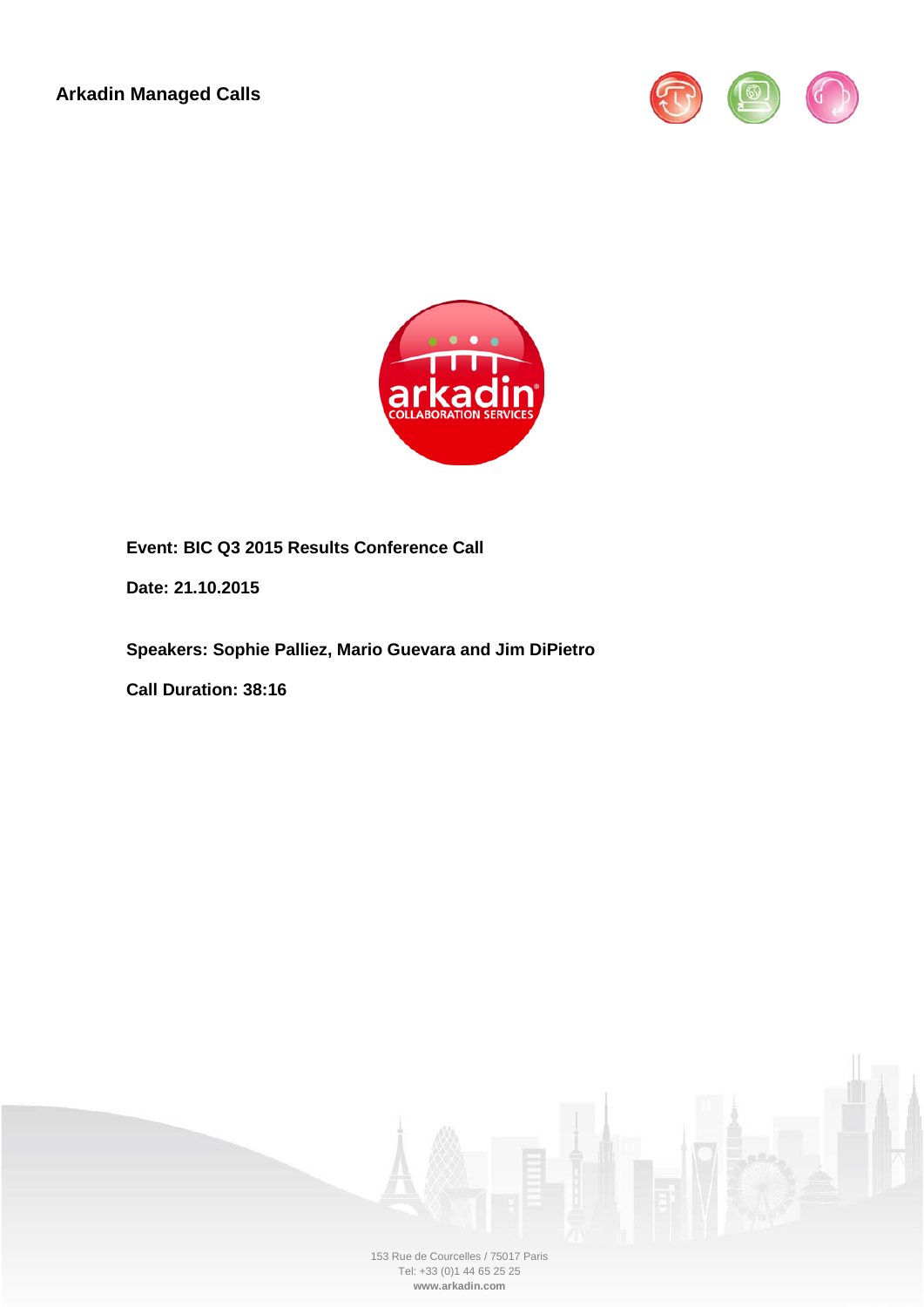

**Operator:** Ladies and gentlemen, welcome to the Third Quarter 2015 BIC's Conference Call.

**Sophie Palliez:** Yes, good afternoon everybody. This is Sophie Palliez speaking. So again welcome to this nine months' results conference call. As usual, the call will be hosted by Mario Guevara, Chief Executive Officer, and Jim DiPietro, Chief Financial Officer. We'll start with the short presentation and then go through the Q&A session. Before giving floor to Mario, let me just mention that we are experiencing some phone connection issues in our offices in Clichy. So I hope it will not happen, but if you were to be disconnected, please do not move. Hang on, and we will redial and reopen the call as soon as possible. So if we are cut, don't do anything and it will be in our hands to reconnect you. Let me give the floor to Mario.

**Mario Guevara:** Thank you Sophie. Let me start with the nine months' group key figures. Year-todate, the resources were good, since sales reached €1,682 million; a 5.8% increase on a comparative basis. The growth was solid in all consumer categories, which grew 6.6%, with a solid performance across all geographies in the world. BIC Graphic net sales were flat due to promotional calendar shipment shifting from the third quarter to the fourth quarter of this year. The income from operations increased 18.6% to €345.7 million, and normalised IFO – which excludes non-recurring items – was €343.4 million euros, up 22.9%, and normalised IFO margin was 20.4%. That compares favourably to the 19.1% in the first nine months of 2014. Page 4, we see the earnings per share group was €5.36, up 24.7%, and our net cash position at the end of September reached €360.3 million. And Jim will explain later in more detail the evolution of our net cash position compared to last year.

As you can see on slide number five, our consumer business increased 6.6% on a comparative basis. The net sales growth was well balanced across geographies, with mid-single-digit increases in both developed and developing markets. The developed market showed a good performance. Sales were up 5.4% in Europe, and North America increased 7.2%; that was mainly driven by lighters and shavers. Developing market in itself grew 6.9% with a good performance in Latin America.

Let me now comment on sales performance by category starting with the Stationery. As we can see on the slide number six, year-to-date markets continued to grow both in Europe and the US. In Europe, the market was growing mid-single digit at the end of June, with a strong performance in the retail mass market. In the US, Stationery category was up 3.4% at the end of August. Office products and Brick & Mortar class of trade, which includes notably modern mass market and office superstores, grew 2.5%. The e-commerce registered a strong performance, with a 21.5% growth from a smaller base. Let me turn to page 7. The nine months' reported net sales were €574.6 million, a 3.5% percent increase versus last year on a comparative basis. And by region, we can see that in Europe we've registered a high-single-digit growth with positive results in all regions of Europe.

2015 back-to-school sell-out was good, and we recorded market share gains in most countries thanks to promotions and better in-store visibility. The main drivers of this performance were the Colours segment, BIC Kids range and Classic products. In France we gained market share for the 11th year in a row. In North America, the nine months' net sales increased low-single digit, and in the third quarter it increased double digits, mostly due to the timing of shipments. As you know, we registered early back-to-school shipments in 2014, which was not the case this year. Also, in an increasing competitive environment back-to-school sell-out increased mid-single digit, in line with the market. Thanks to the success of our champion brand strategy, and our new product introductions like BIC Atlantis range and BIC Xtra Fun graphite pencils, delivered outstanding results.

In developing markets, nine-month 2015 net sales grew low-single digits. In Latin America, net sales grew high-single digit. In Brazil, where BIC continued to outperform the market, ball pen, marking and colouring segment registered strong market share gains. In this segment BIC gained leadership in the modern trade channel. In Mexico, BIC delivered good results with a good back-to-school sell-out season, and market share gains thanks to the champion brand strategy and distribution gains. In the Middle East and Africa regions, we expand distribution and increase in-store visibility of BIC branded products, including the launch of BIC Cristal Fine in Ivory Coast, and the partnership with the national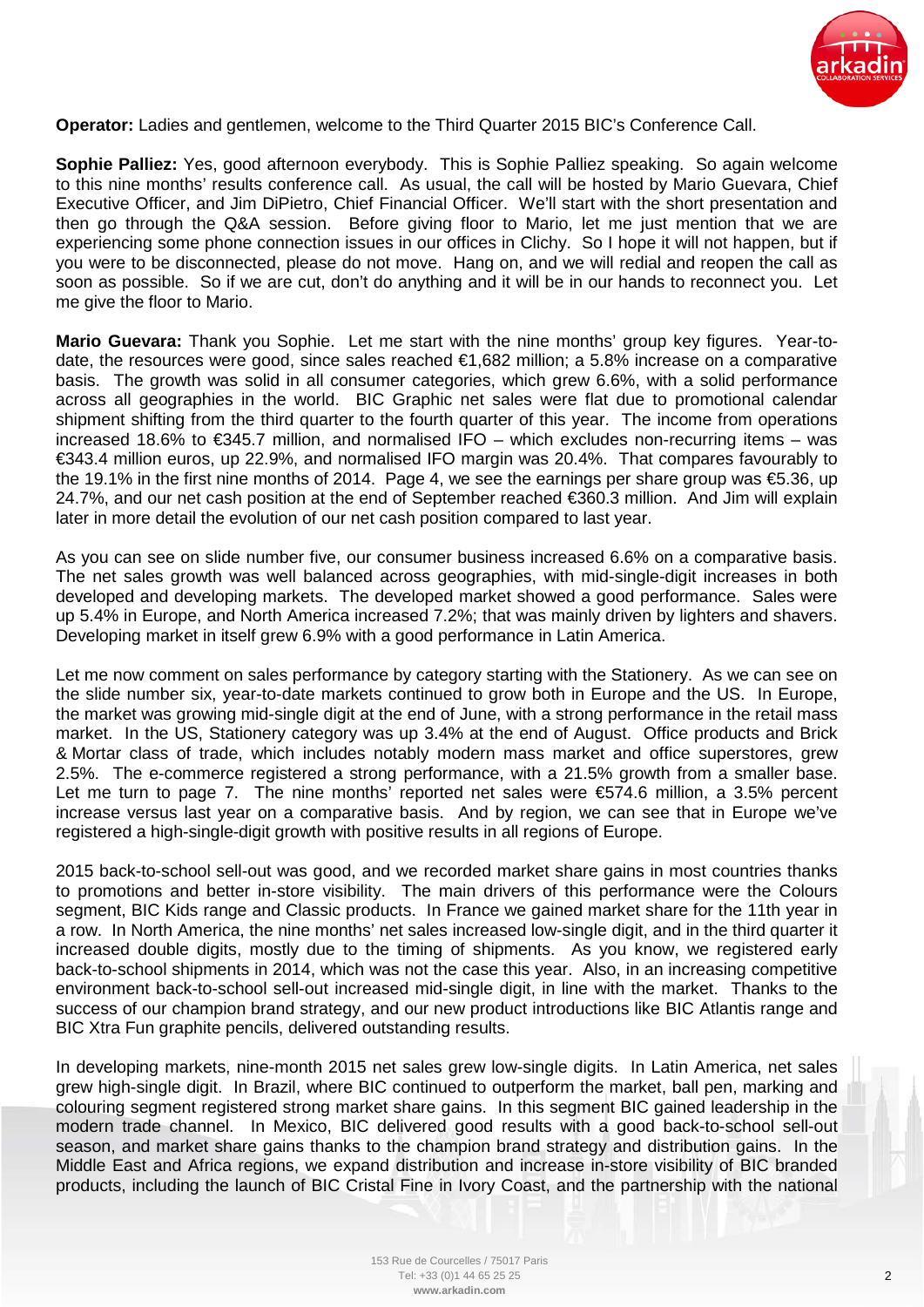

rugby team in South Africa. In India, Cello Pens nine months' net sales declined low-single digit, with flat domestic sales. And particularly the third quarter domestic sales were up low-single digits, reflecting the good performance in ball pens. This was sustained by the good work done by the teams on distribution, and strong trade promotions. The nine months' 2015 Stationery normalised IFO margin was 14%. That compares favourably to the 13.4% in 2014. We benefit from more favourable production cost and operating expenses. The third quarter 2015 normalised IFO margin was 10.4% compared to 10.8% in the third quarter of 2014.

Let me turn to slide eight to comment on Lighters. Lighter net sales increased 8.1% on a comparative basis. In Europe, net sales increased mid-single digit. Sales were particularly strong in countries like France, Italy, and Ukraine. In North America, BIC delivered a high-single-digit growth driven by distribution gains, the continued success of our value-added sleeved lighters, price adjustment and the growth of multi-purpose lighter with more distribution opportunities. In developing markets, double-digit net sales growth driven by distribution improvements in Latin America, particularly in Mexico. In Asia, we expanded distribution mainly through convenience stores. And growth continues to be strong in Middle East and Africa, thanks to the improved distribution and visibility in stores in this region.

The nine months 2015 normalised IFO margin was 39.7% compared to 38.6% last year. This improvement is due to the impact of the second quarter price increase in the US combined with the favorable product mix, positive raw material impact and favourable fixed cost absorption. The third quarter normalised IFO margin was 39.8%, compared to 37.9% in Q3 2014.

Now let me turn to Shavers on slide number nine. As you can see, the markets continue to decline in Western Europe with a minus 1.7% decline for total wet shavers at the end of June, of which minus 1.9% is for disposables. In the US, the total wet shaver market was down 1.3% at the end of September, and the refillable segment was down 4.2%. The one-piece segment grew 3.2% in value. So the nine-month reported net sales for Shavers were €343.2 million, an increase of 11.4% on a comparative basis. In Europe, high-single-digit net sales growth was driven by the good performance in both Western Europe and Eastern Europe. Countries like France, Russia, Ukraine, and Turkey were the main contributors to this growth. In North America we delivered a double-digit growth, and we executed a strong new product introduction like the Flex 5 for men and BIC Easy Hybrid shaver for women. Our high-quality shave at a fair price positioning continue to drive sales in all blade counts. Since March we've run advertising campaigns in the US and Canada to increase awareness of the BIC Flex 5, and at the end of September Flex 5 is confirmed as number two in volume for the five-blade one-piece shavers in the US.

In developing markets, sales increased double digit. In Mexico, gains were driven by increased distribution, and triple blade shavers like BIC Soleil and BIC 3 did contribute to the growth in Brazil and in Mexico. The nine months' 2015 Shavers normalised IFO margin was 19.1%. That compares favourably to the 18.4% in 2014. The increase in margin was driven by net sales growth and positive FX impact on gross profit, which more than offset the increase in brand support compared to last year. The third quarter Shavers normalised IFO was 17% compared to 19.6% in Q3 2014, impacted by less favourable gross profit compared to the first half of 2015, and as expected an increase in brand support.

Now let me comment briefly on other consumer products. The nine months 2015 net sales decreased 0.6% on a comparative basis. The other consumer products businesses include various activities in different countries, the most relevant being BIC Sports. For the first nine months, BIC Sports net sales grew mid-single digit on a comparative basis. For the other activities, the nine-month decrease in net sales is mainly due to discontinuation of other product lines. Other consumer products' nine-month normalised IFO margin was €0.4 million. As may remember, we finalised the sales of our portable fuel cell technology to Intelligent Energy early April 2015. Last year, excluding the expenses related to the portable fuel cell project for €6.1 million, the nine-month normalised IFO which have been €0.4 million; the same as this year.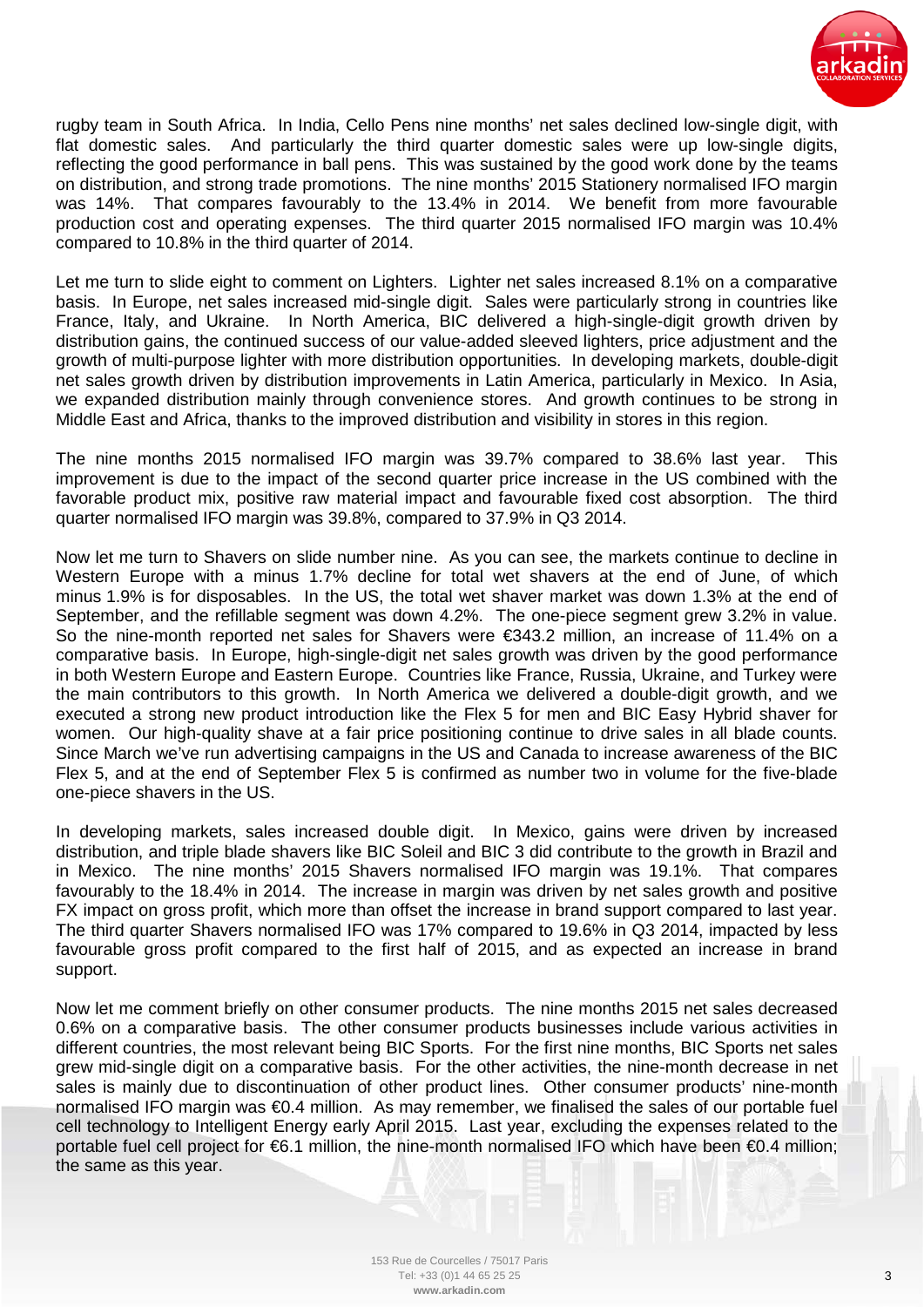

Let me now turn to BIC Graphic. BIC Graphic net sales were flat on a comparative basis. In Europe, the nine-month net sales increased low single-digit. The Stationery and Hard Goods segments delivered good results. Third quarter sales in Stationery grew in most of the countries like France, Italy, UK, and Eastern Europe. In North America the nine-month net sales were impacted by a timing impact in promotional calendars, with some shipments shifted from September to October. The Hard Goods segment continued to perform well thanks to the good value product line, new product launches, and BritePix in printed technology. In developing markets nine-month net sales increased double digit, thanks to the strong performance in Latin America and Asia. Excluding the impact of the timing impact in promotional calendars, BIC Graphic net sales at the end of September would have increased low-single digits, in line with our expectations. The nine-month 2015 normalised IFO margin was minus 0.9% compared to minus 0.6% in 2014. However, Q3 2015 BIC Graphic normalised IFO margin improved to 5.6% compared to 5% in Q3 2014.

Let me now give the floor to Jim, who will comment in more detail our consolidated accounts. Jim?

**Jim DiPietro:** Thank you Mario. Starting on slide 14 we see the summarised the P&L results for year-to-date September. Net sales increased 14.8% as reported, and 5.8% on a comparative basis. Gross profit increased 16.4% while normalised IFO increased 22.9%. The €2.3 million difference between normalised IFO and IFO is comprised of restructuring cost, mainly related to distribution reorganisation in the Middle East and Africa as well as the gain on fuel cell portable technology divestiture, and the impact of lump sum election for terminated vested pension participants. On slide 15 we see the evolution of net sales between third quarter 2014 and third quarter 2015. On an as reported basis, net sales increased 10.4%; on a comparative basis, net sales grew 4.8%.

Foreign currency translation impacted favourably 6.3 points, or €31 million. The strength of the US dollar compared to the euro accounted for €44 million of the translation increase. The other changes are related to the Indian rupee, with  $\epsilon$  million of a favourable impact; the Mexican peso as well as the Russian and Ukrainian currencies had a negative impact of €4 million in total, as well as the Brazilian currency for €12 million. The perimeter impact is related to the sale of Sheaffer.

On slide 16, the evolution of net sales between nine months 2015 versus last year. On an as reported basis, net sales increased 14.8%. On a comparative basis, sales grew 5.8%. Again, foreign currency translation impact was favourable: 9.7%, or €142 million. The strength of the dollar compared to the euro accounted for €140 million of the translation increase. The other significant changes came from the Indian rupee with €9 million of an impact, and the Mexican peso of €3 million impact. The Russian and Ukrainian currencies had a negative impact of €7 million, and the Brazilian currency a negative impact of €15 million. And again, the perimeter impact is related to the sale of Sheaffer.

We will now review the change of normalised IFO for the third quarter of 2015, compared to third quarter of last year, on slide 17. In the third quarter, gross profit margins slightly increased a tenth of a point. As we discussed with the first half results, brand support investments would be higher in the second half of this year due to the timing of our investment plans. Brand support increased three tenths of a point in the third quarter, mainly in Shavers. OPEX and other expenses were down one tenth of a point.

On slide 18, we'll now review the change for normalised IFO after nine months. We can see an increase of seven tenths of a point in gross margin, benefiting from better cost of production including cost efficiencies, favourable raw material and FX impact. Brand support decreased one tenth of a point, and OPEX and other expenses were down five tenths of a point; partly due to less expenses related to fuel cell. On slide 19 we can see net finance revenue increased €17.9 million compared to €2.9 million in 2014. This is due primarily to favourable revaluation of financial assets denominated in US dollar. Income before tax increased 23.5% as reported, to €363.6 million. The tax rate for nine months was 30%, and that's consistent with 2014 level. Net income group share increased 25%, and finally EPS group share increased to €5.36 compared to €4.30 in nine months 2014.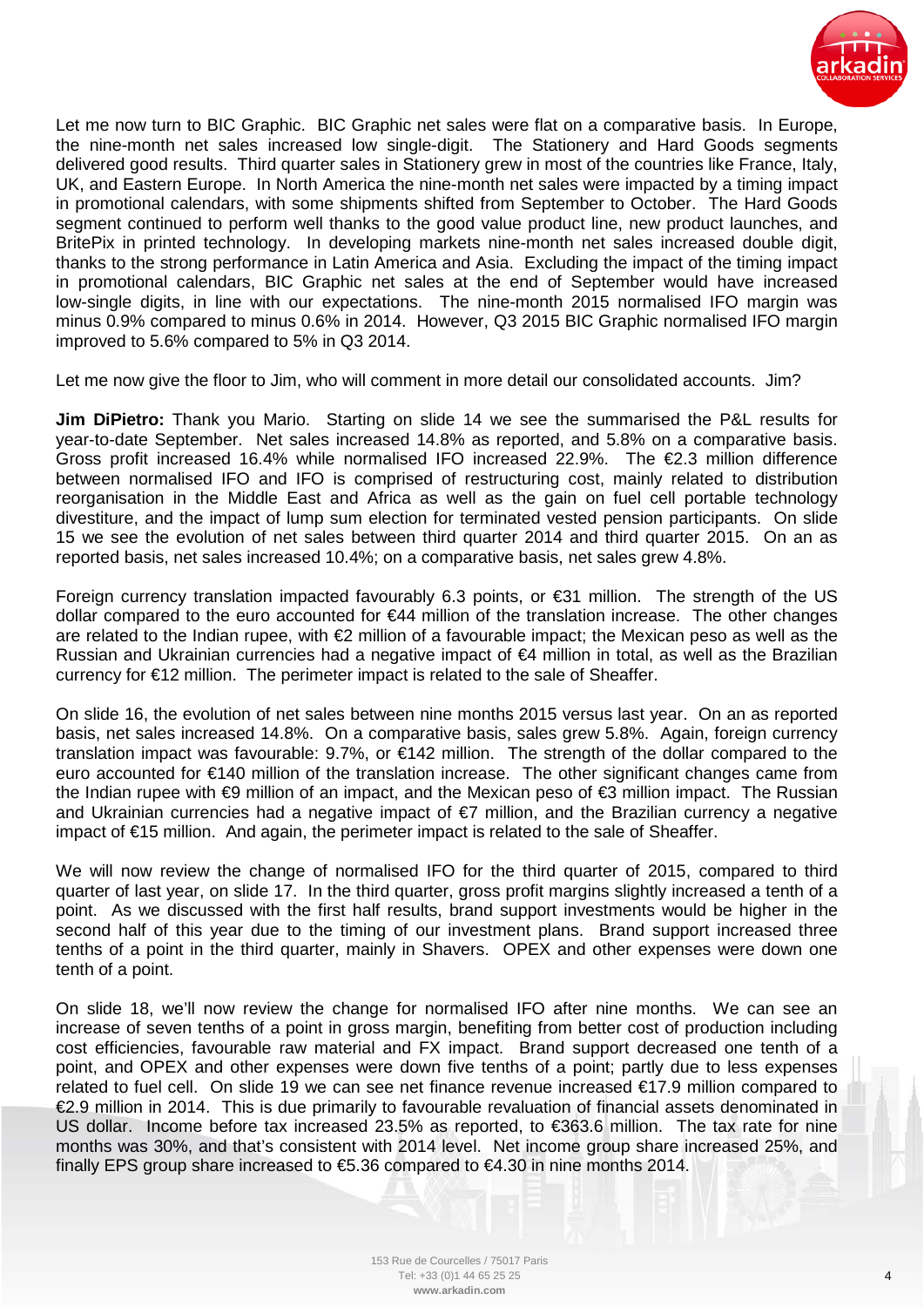

On slide 20, we'll look at the key components of our working capital. On a year-on-year basis, September 2015 compared to September 2014, we have a stable level of working capital. The inventory increase is impacted by an increase in inventories for Lighter and Shaver, which are in line with our sales performance. Slide 21 summarises the evolution of our net cash position between December 2014 and September 2015. We generated solid cash from operating activities, which funded our €76 million CAPEX investments. We paid almost €135 million of ordinary dividend, and the cash received through stock options exercised, net of liquidity contract, was €8.9 million for nine months. We had a share buyback during 2015 of €26.3 million, and the fuel cell divestiture impact was €14 million. As a reminder, the net cash position is impacted by the future value of Cello's remaining put option. This ends the review of our nine-month consolidated results, and I'll give the floor back to Mario.

**Mario Guevara:** Thank you Jim. Let me summarise nine months' results on slide 23. With highsingle-digit net sales growth, the performance of our consumer business clearly reflects the strength of the BIC business model in both developed and developing markets. Stationery results were good, and as mentioned we had good back-to-school season in Europe and North America and Mexico. We continue to experience strong achievements in Lighters and Shavers. Excluding the timing impact in promotional calendar, BIC Graphic would have grown low-single digit with a steady performance in Europe and developing markets. Normalised IFO margin was driven by higher gross profit, which benefited from foreign currency fluctuations and a positive impact of raw materials. As to our net cash position: it remains healthy, thanks to a strong operating cash flow generation.

Let me conclude with our outlook for the full year. First of all, the momentum of our net sales has enforced our confidence to achieve our full year plus five, and plus five net sales growth on a comparative basis. In regard to profitability, we expect to slightly increase normalised IFO margin for the group this year. Thank you for your attention, and now we are ready to answer your questions.

**Operator:** Thank you. Ladies and gentlemen, if you wish to ask a question please press 01 on your telephone keypad. The first question is from Nicolas Langlet, UBS.

**Nicolas Langlet:** Hello, good afternoon everyone. Can you hear me?

## **Mario Guevara:** Yes.

**Nicolas Langlet:** Okay perfect. Hello. I've got three questions, please. First, on the writing instrument margin in Q3: can you give us a bit more detail on what drove the deterioration? In Q3 I think it's around 40 basis points, something like that. And if you can give some comment as well on Cello's margin in Q3 on a standalone basis? It would be great.

Secondly on Brazil: it seems that sales growth at constant currency in the country has remained quite good in Q3. Can you give us the split between volume and price mix in Q3, and if you saw deterioration versus the price quarters? And also, given the figure deterioration recently, what actions do you expect to put in place to offset the negative impact?

And the last point is on the brand support: should we expect in Q4 a similar impact to Q3, roughly? Thank you.

**Mario Guevara:** Hi Nicolas, this is Mario. I will comment on Brazil, and then Jim will help me to answer the other questions. As you heard during my presentation, we have experienced good results in Brazil. Stationery will continue to gain market share, so volumes were up in Brazil. The Lighter business continued to be robust, and is growing at mid-single digits. And Shavers continued to grow, so as you can see volumes are growing and value continues to grow. I mean, clearly the impact of the devaluation of the currency is such that at some point it will reflect in the local inflation, that we all know is close to 10%. So as I have shared with you in the previous calls, it's not reasonable to impact the prices, say, in one action. So we will see how we're going to compensate for inflation in the next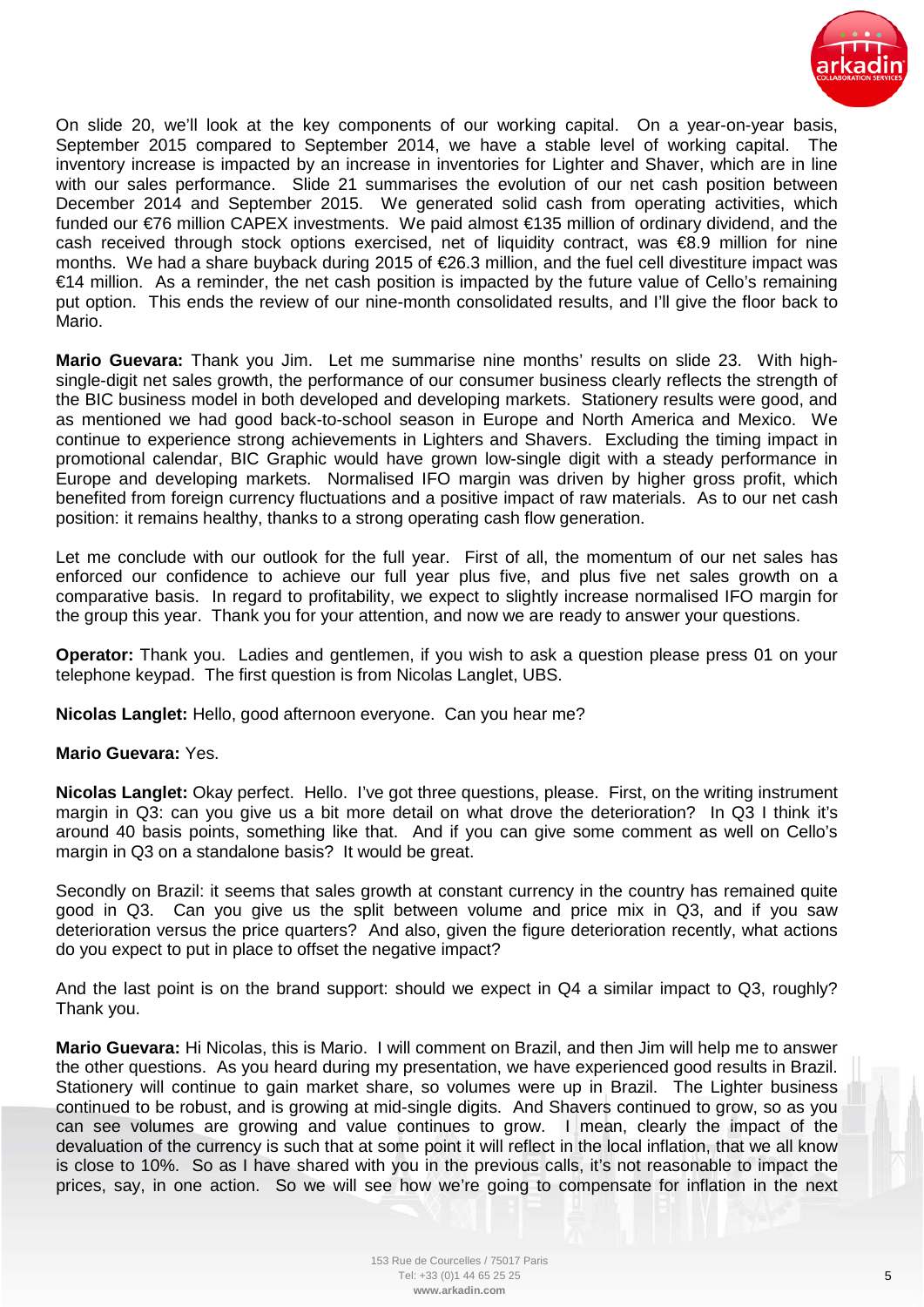

quarters, and we estimate that if nothing happens further on the currency, it will take us between 12 to 24 months to fully recover the impact of the devaluation.

**Nicolas Langlet:** Okay. The impact in local currency, right?

**Mario Guevara:** Local currency, yes.

**Nicolas Langlet:** Okay.

**Mario Guevara:** And so far we have not seen a significant slowdown in our sales. But let's say we remain cautiously optimistic in this country.

**Nicolas Langlet:** Okay. And looking at the price increase: do you expect to pass some further price increase by Q4, or it's more Q1, Q2 next year?

**Mario Guevara:** It would be more next year.

**Nicolas Langlet:** Okay.

**Jim DiPietro:** Nicolas, on your first question, your question was broken up a bit. We couldn't really hear you. I'm assuming your question was around third quarter Stationery gross profit; I just want to confirm that?

**Nicolas Langlet:** Yeah, exactly.

**Jim DiPietro:** Okay. So for third quarter Stationery gross profit, obviously what I felt was your question was four tenths of a change. Gross profit had a slight negative impact versus a year ago. So now it was just the change of manufacturing cost this year versus last. But the bigger impact that affects IFO is really the brand support; brand support in the traditional advertising-type line, as well as brand support that's recorded above sales. So those are probably the bigger impacts in the third quarter. Remember, a lot of that has to do with the back-to-school timing.

**Nicolas Langlet:** Okay. And looking at Cello's margin in Q3: that would be –

**Jim DiPietro:** Yeah, third quarter Cello margin standalone is low-double digits.

**Nicolas Langlet:** Okay. So compared to last year – it's a deterioration versus last year.

**Jim DiPietro:** It is. It's a continuation, as we continue to build some of the infrastructure and additional incremental expenses.

**Nicolas Langlet:** Okay.

**Jim DiPietro:** Right. And then your last question was fourth quarter brand support?

**Nicolas Langlet:** Yeah.

**Jim DiPietro:** Right. So again, continued as the same message we delivered after the first half results. Second half of this year would have higher brand support investments as we mentioned during the presentation. For the third quarter – so fourth quarter is going to be pretty close to the same trend as what we'd seen the third quarter. We expect higher brand support, and fourth quarter versus fourth quarter in 2014, as well as the timing of some other operating expenses, will be higher in fourth quarter of 2015 versus a year ago.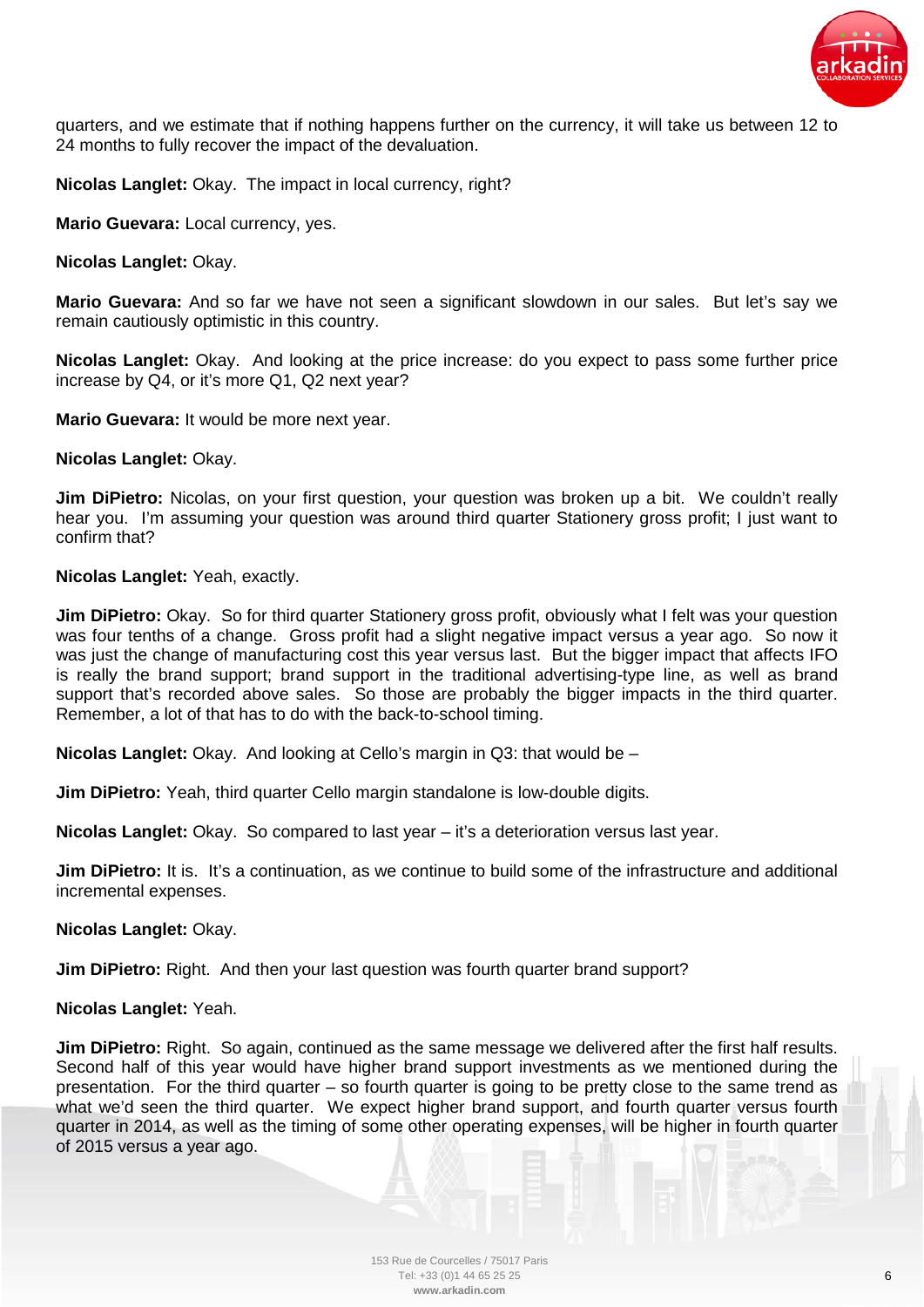

**Nicolas Langlet:** Okay, perfect. If I can just add a very quick one on BIC Graphic: you gave us the top line impact of the timing issue in the US, but what would have been the margin in Q3 if you include the timing issue impact on top line?

**Jim DiPietro:** You know, it's tough. I mean, you've got to remember that margin would obviously be better because the calendar business is a higher margin business. So if that business was realised in September the margin, just by consolidation of that calendar GP, would be better.

## **Nicolas Langlet:** Okay.

**Jim DiPietro:** And what it means is obviously we will have a better month of October without moving from September to October.

**Nicolas Langlet:** Okay. And your guidance for BIC Graphic is still to generate in line with last year's margin for the full year?

**Mario Guevara:** Yeah, pretty much. Pretty much Nicolas.

**Nicolas Langlet:** Okay, thank you.

**Operator:** Thank you. Ladies and gentlemen, as a reminder if you wish to ask a question please press 01 on your telephone keypad. The next question is from Marie-Line Fort, Société Générale.

**Marie-Line Fort:** Good afternoon. I've got three questions. The first one is to know your current hedging position on the dollar.

The second one is I would like to understand better the lower gross margin for the Shaver division; to know if it's due to lower cost absorption or to higher purchasing cost, if you can elaborate a bit?

And lastly, could you comment on the start of your new lighter factory in China?

**Mario Guevara:** Yes, Marie, let me start with your last question, the start of the lighter factory in China. As we mentioned to you, we are already producing in our factory in China. That is in line with our plan. So gradually the teams are delivering a better output in that factory. So I would say the plan is as originally expected for this time of the year.

**Jim DiPietro:** On the FX hedging for 2016, currently we're at about 76% hedged for next year at a rate of slightly below 112.

## **Marie-Line Fort:** Okay, thanks.

**Jim DiPietro:** And on the Shaver gross margin in the third quarter, the first point of reference is third quarter 2014 was a very good manufacturing cost, with very favourable manufacturing variances. A lot of those were based on the timing of building inventory. Some of that doesn't repeat this year, and that's probably the biggest change year-to-year is the fact that last year was extremely strong at a gross profit percentage. So the year-to-year favourability is less, and there were also some one-time, I would say, costs in manufacturing this year versus a year ago. On the Shaver IFO, as we have mentioned in addition to that, was again the continued brand support that we had anticipated and had communicated after the first half results of 2015.

**Marie-Line Fort:** And can we expect such deterioration in gross margin rate from last quarter, for the Shaver division?

**Jim DiPietro:** I would anticipate the gross margin should be more in line with the full-year rate as we approach fourth quarter.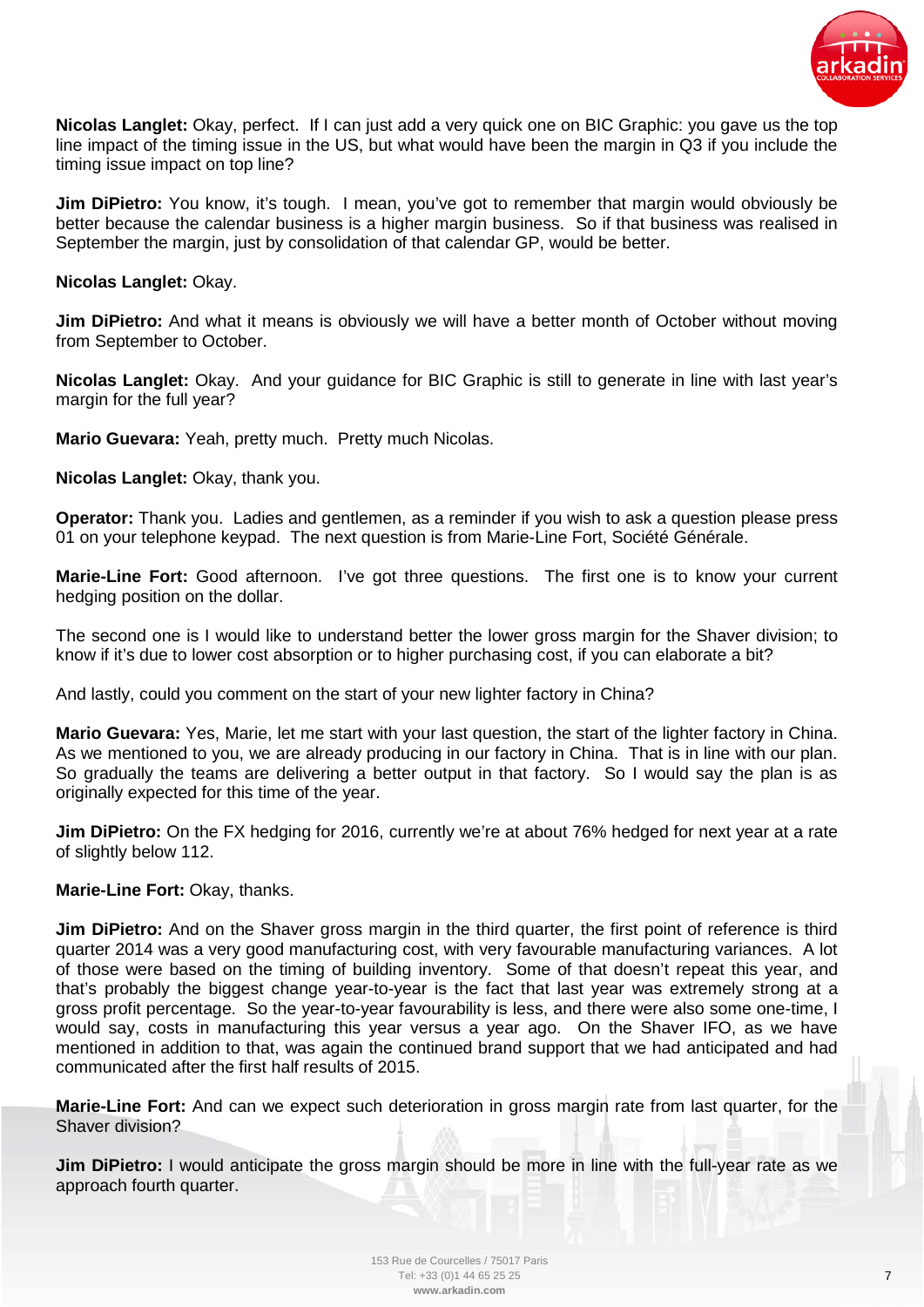

# **Marie-Line Fort:** Okay.

**Jim DiPietro:** But again, brand support and another operating expenses will be higher in fourth quarter versus a year ago.

**Marie-Line Fort:** Okay. Thank you very much.

**Jim DiPietro:** You're welcome.

**Operator:** Thank you. As a final reminder, if you wish to ask a question please press 01 on your telephone keypad. One moment please, we seem to have an additional question. We have a follow-up question from Nicolas Langlet, UBS.

**Nicolas Langlet:** Hi again. I've got three quick ones. First on CAPEX: if you look at the first nine months the CAPEX are down roughly €10 million year-on-year, so I'm just wondering if you stick with your €120–130 million CAPEX guidance for the full year, or if we should look a bit lower?

Secondly, you talked about distribution expansion in Asia over the quarter: is it possible to quantify the progress over the quarter?

And last question on the cash return: at the beginning of the year you said that you were considering a special division for next year. Given the nine months' performances, are you still comfortable to pay a special dividend next year?

**Jim DiPietro:** So Nicolas, I'll start with the CAPEX, and to your point based on the investments made for nine months. And where we are right now, I would say we're probably looking on the lower end of that range, so closer to €120 million, and that's still assuming that all the timing and projects for the balance of the year materialise this year. If there is any continued timing difference, that will then move into next year. So right now we would estimate the lower end of the range, closer to €120 million.

**Nicolas Langlet:** Okay.

**Mario Guevara:** So on your question on the special dividend, Nicolas: subject to achieving the results in 2015, we strongly believe that the board will consider an extraordinary dividend in 2016.

**Nicolas Langlet:** Okay. And it's too soon to start to quantify what could be the special dividend?

**Mario Guevara:** Yes, I would say because the discussion at the board level doesn't take place until next year.

## **Nicolas Langlet:** Okay.

**Mario Guevara:** Your question on the expansion and distribution of the convenient stores in Asia: we continue to increase our depth of distribution in Japan, and also other countries in Asia like the Philippines. So we increased about 1,500 stores more out of the 27,000.

**Nicolas Langlet:** Okay, so it's 1,500 out of the 27,000 you had before?

**Mario Guevara:** Yes.

**Nicolas Langlet:** Okay. And can you talk a bit about your performance on Lighters in Japan? Do you continue to gain share in the country, how is the competitive environment there?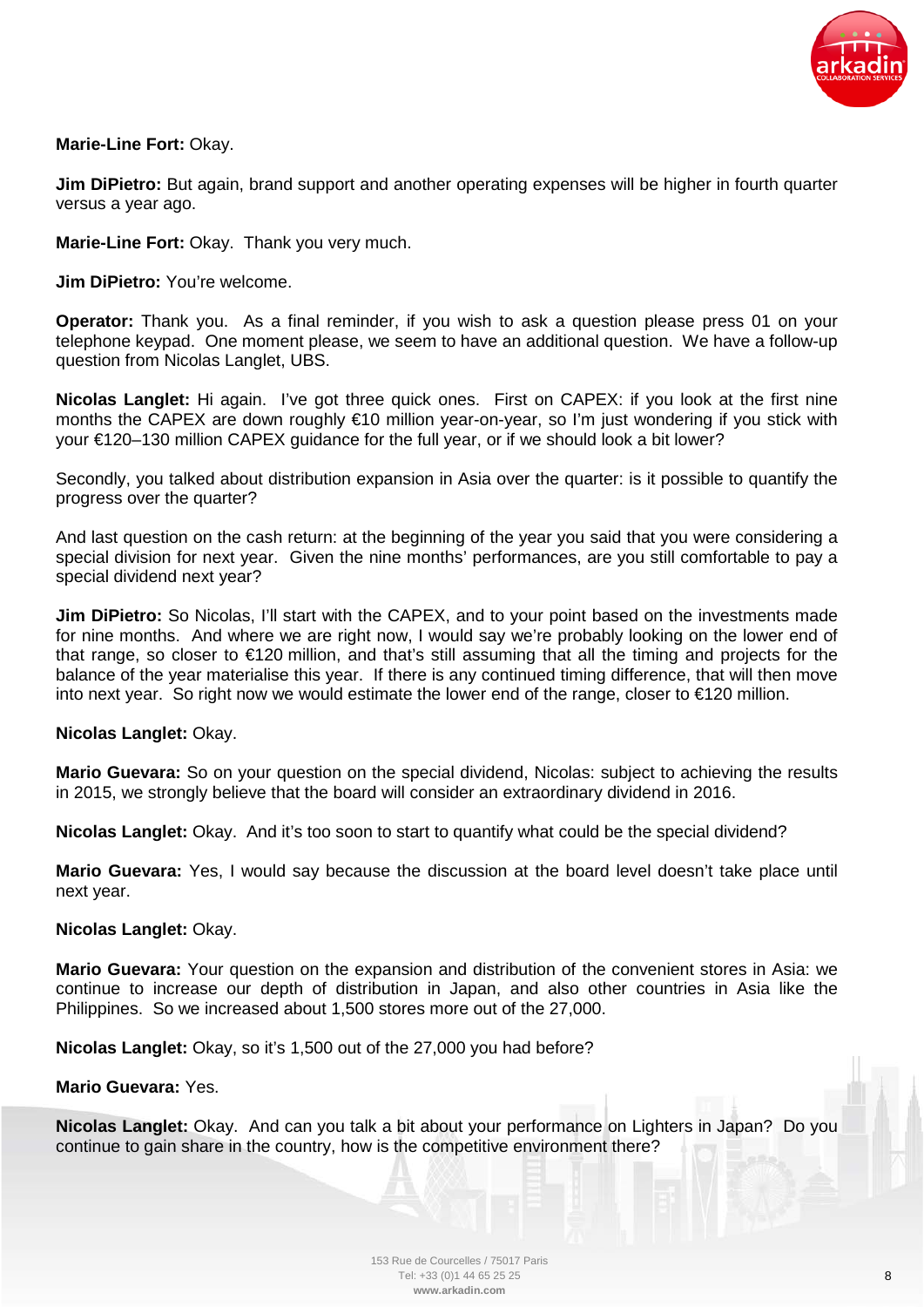

**Mario Guevara:** I don't have the latest market share data in my head, but we continue to grow in Japan; sales in Japan continue to be strong with low-double-digit growth.

**Nicolas Langlet:** Okay. And when do you think the Chinese lighter factory will permit you to supply all your Japan operations?

**Mario Guevara:** I guess it will increase gradually, probably 2017 or 2018.

**Nicolas Langlet:** Okay.

**Mario Guevara:** There are some, let's say, permits that we need to have from the Chinese government to export to certain countries. As we speak, you know, we have applied for those permits, and we expect to have it cleared by the first half of 2017.

**Nicolas Langlet:** Okay. And so far you have only one line of production in China, right?

**Mario Guevara:** Correct.

**Nicolas Langlet:** Okay. And do you plan to put another one soon?

**Mario Guevara:** Well first, as the previous question, we want to make sure that we start with the right productivity, with the right quality. And eventually we will increase another product line, so that's a long term goal.

**Nicolas Langlet:** Okay. Thank you very much.

**Operator:** Thank you. The next question is from Marion Boucheron, Raymond James.

**Marion Boucheron:** Hi, good afternoon. Shavers' growth was obviously very strong in the first nine months. I was wondering what do you expect in Q4: has your sell-out figures followed the selling trends, or should it be softer?

And also, could you elaborate on sell-out for the Stationery division during Q3? Do you expect a reorder in Q4?

**Mario Guevara:** Marion, could you repeat the first one: did you say Shavers sell-out was what?

**Marion Boucheron:** Yes. Shavers, the performance is obviously outstanding for the first nine months. So I know BIC Flex 5 is part of it, but I was wondering if, in Q4, you expect similar growth trends, a strong reorder, or maybe you have better [inaudible]?

**Mario Guevara:** We expect that the trend will continue – the growth rate will continue in the fourth quarter.

**Marion Boucheron:** And for the Stationery after the back-to-school season and sell-out just in, do you expect reorder in the Northern hemisphere?

**Mario Guevara:** Yes, we have a good – as I mentioned, we have a good POS mostly in line with the growth for the category, particularly in North America and Europe. In the fourth quarter, as you may recall, the Stationary sales are driven mainly – more than the reorders in developed markets – driven by the back-to-school in Brazil, South Africa, and Oceania. That is the main driver of back-to-school. However, today let's say the visibility of the back-to-school orders in Brazil is, I would say, too early to make a statement.

**Marion Boucheron:** Okay, yes of course. Thank you.